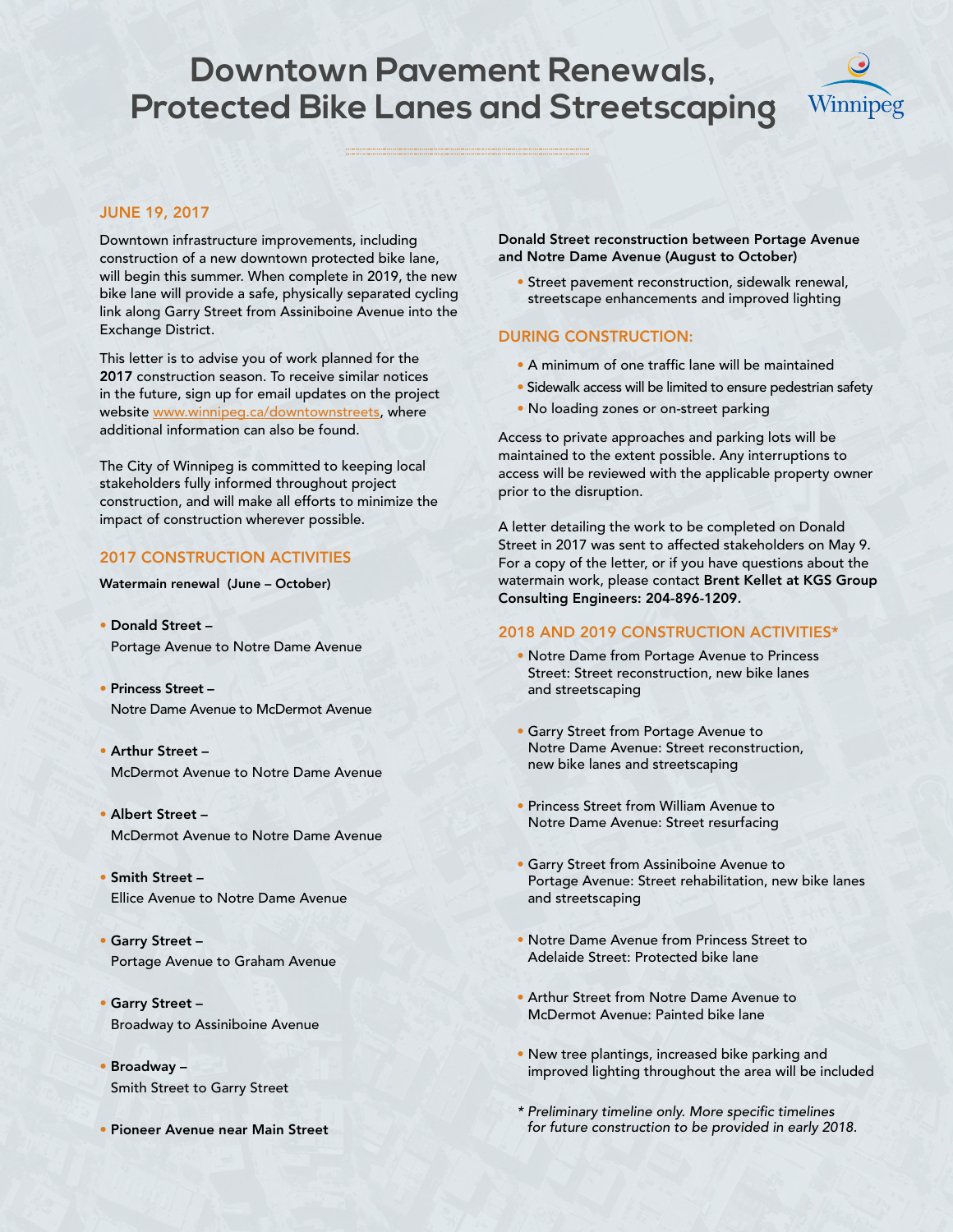Notre Dame Avenue and Garry Street will be completely renewed and Princess Street resurfaced. The street work will include reconfiguring vehicle lanes and sidewalks to better accommodate all users. Streetscape design will review the inclusion of additional trees, bike racks and other site amenities.

**FAQ**

#### HOW WAS THE FINAL DESIGN FOR THE DOWNTOWN BIKE LANES PROJECT CHOSEN?

The final functional design was selected in 2016 following a detailed study of the project area, including a multi-phase public engagement process in 2015 and 2016. Public input was collected through a public engagement website, stakeholder meetings, community workshops, streetside "tire talks" with cyclists and open houses. Feedback received during this process directly shaped the final design.

#### HOW WILL THIS PROJECT ENHANCE SAFETY?

Separating cyclists, pedestrians and vehicles is the safest way to accommodate each mode of transportation on a busy street. Apart from safe, separated lanes for all users, project improvements include enhanced street crossings, upgraded lighting, trees and street furniture. The city is committed to creating a pedestrian and cycling network that is safe and accessible for people of all ages and abilities.

#### WILL THERE BE A LOSS OF ON-STREET PARKING AND LOADING ZONE SPACE?

Local businesses and other area stakeholders were directly consulted to ensure that improved cycling infrastructure balances the needs of area businesses. The final design maintains as much on-street parking and loading as possible.

#### WILL CONSTRUCTION CONTINUE DURING THE CANADA SUMMER GAMES?

Winnipeg will host the 2017 Canada Summer Games and construction activity will be prohibited on Garry Street, Donald Street and Princess Street between July 28 and August 13, 2017.

#### HOW WILL PEDESTRIANS AND CYCLISTS BE ACCOMMODATED DURING CONSTRUCTION?

Pedestrian access will be maintained to the extent possible; any interruptions to access will be reviewed with the applicable property owner prior to the disruption. Accommodation for cyclists will be made during construction to assure their safe passage through the construction zones.

#### WHAT ARE THE CITY OF WINNIPEG'S PEDESTRIAN AND CYCLING STRATEGIES?

In July 2015, city council adopted the Winnipeg Pedestrian and Cycling Strategies. This document stems from the 2011 Transportation Master Plan. The strategies provide a long-range policy framework for active modes of transportation in Winnipeg for the next 20 years. Following public engagement in 2013 with more than 3,000 Winnipeggers, the strategies assist in the prioritization of walking and cycling infrastructure projects city-wide.

#### HOW MUCH OF THE PROJECT CONSTRUCTION WILL BE COMPLETED IN 2018? I LIVE/WORK IN THE AREA: WHEN WILL I KNOW IF I AM GOING TO BE AFFECTED?

All efforts will be made to complete a large portion of the construction in 2018, and updates to the website will be ongoing. Specific timelines for future construction will be provided in early 2018.

If you have questions regarding the road renewals please contact Debbie Hillman at AECOM Canada LTD: 204-928-7445 or debbie.hillman@aecom.com. Outside of business hours, please contact 311 with any project concerns. Thank you for your understanding and patience as we continue to improve Winnipeg's infrastructure for all users.